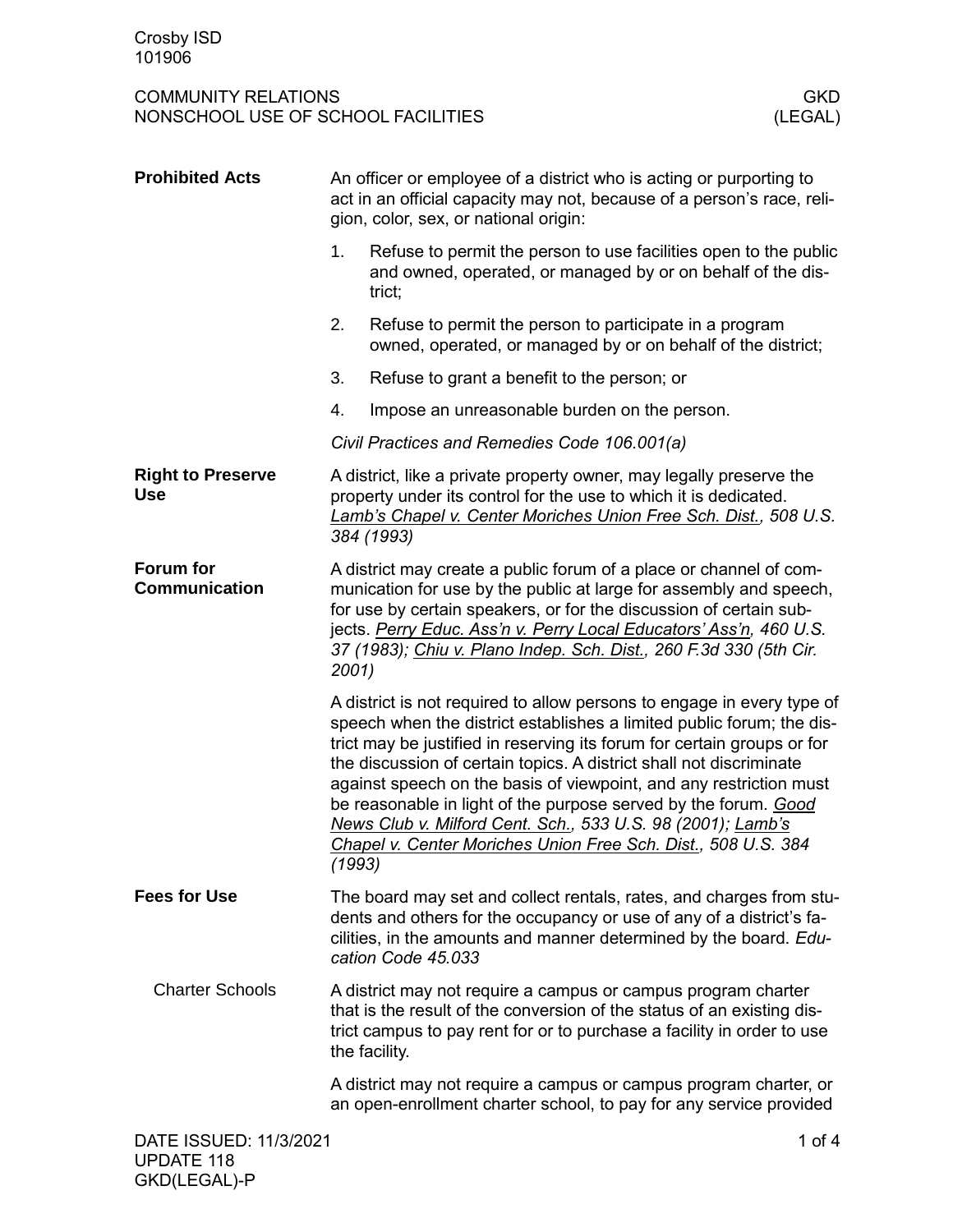|                                               | by the district under a contract between the district and the cam-<br>pus, campus program, or open-enrollment charter school an<br>amount that is greater than the amount of the actual costs to the<br>district of providing the service.                                                                                                                                                                                                                                                                                                                                                                                                                                                                                                                                                                               |
|-----------------------------------------------|--------------------------------------------------------------------------------------------------------------------------------------------------------------------------------------------------------------------------------------------------------------------------------------------------------------------------------------------------------------------------------------------------------------------------------------------------------------------------------------------------------------------------------------------------------------------------------------------------------------------------------------------------------------------------------------------------------------------------------------------------------------------------------------------------------------------------|
|                                               | Education Code 11.1543                                                                                                                                                                                                                                                                                                                                                                                                                                                                                                                                                                                                                                                                                                                                                                                                   |
| <b>Patriotic Societies</b>                    | If a district has a designated open forum or a limited public forum<br>and receives funds made available through the United States De-<br>partment of Education, the district shall not deny equal access or a<br>fair opportunity to meet, or to discriminate against, any group offi-<br>cially affiliated with the Boy Scouts of America, or any other youth<br>group listed in Title 36 of the United States Code (as a patriotic so-<br>ciety), that wishes to conduct a meeting within that designated<br>open forum or limited public forum, including denying such access<br>or opportunity or discriminating for reasons based on the member-<br>ship or leadership criteria or oath of allegiance to God and country<br>of the Boy Scouts of America or of the youth group listed as a patri-<br>otic society. |
|                                               | The United States secretary of education may issue and secure<br>compliance with rules or orders with respect to a district that re-<br>ceives federal funds and that denies equal access, or a fair oppor-<br>tunity to meet, or discriminates, as described above. If a district<br>does not comply with the rules or orders, no funds made available<br>through the Department of Education shall be provided to that dis-<br>trict.                                                                                                                                                                                                                                                                                                                                                                                  |
|                                               | [For provisions related to a patriotic society's access to students,<br>see GKE.]                                                                                                                                                                                                                                                                                                                                                                                                                                                                                                                                                                                                                                                                                                                                        |
| 'Youth Group'                                 | "Youth group" means any group or organization intended to serve<br>young people under the age of 21.                                                                                                                                                                                                                                                                                                                                                                                                                                                                                                                                                                                                                                                                                                                     |
| <b>Limited Public</b><br>Forum                | For purposes of this policy regarding Patriotic Societies, an ele-<br>mentary school or secondary school has a limited public forum<br>whenever the school grants an offering to, or opportunity for, one or<br>more outside youth or community groups to meet on school prem-<br>ises or in school facilities before or after the hours during which at-<br>tendance at the school is compulsory.                                                                                                                                                                                                                                                                                                                                                                                                                       |
| Sponsorship                                   | Nothing in this policy shall be construed to require a district to<br>sponsor any group officially affiliated with the Boy Scouts of Amer-<br>ica, or any youth group listed as a patriotic society.                                                                                                                                                                                                                                                                                                                                                                                                                                                                                                                                                                                                                     |
|                                               | Boy Scouts of America Equal Access Act, 20 U.S.C. 7905                                                                                                                                                                                                                                                                                                                                                                                                                                                                                                                                                                                                                                                                                                                                                                   |
| <b>Facilities as Polling</b><br><b>Places</b> | A district shall make its buildings available for use as polling places<br>in any election that covers territory in which the buildings are lo-<br>cated. If more than one authority requests the use of the buildings                                                                                                                                                                                                                                                                                                                                                                                                                                                                                                                                                                                                   |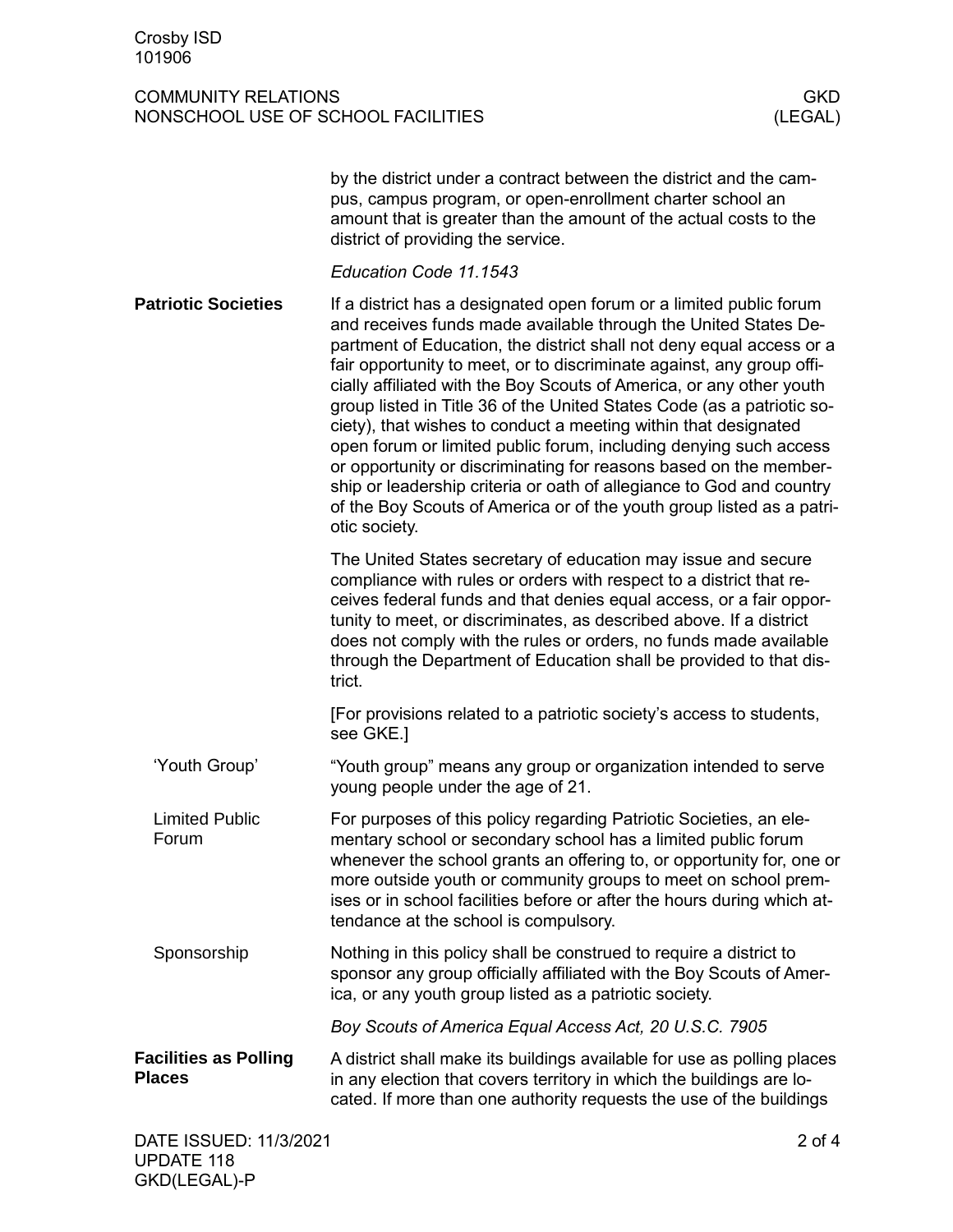|                                                              | for the same day and simultaneous use is impractical, a district<br>shall determine which authority may use the building. Election<br>Code 43.031(c)                                                                                                                                                                                                                                                                                                                                                                             |
|--------------------------------------------------------------|----------------------------------------------------------------------------------------------------------------------------------------------------------------------------------------------------------------------------------------------------------------------------------------------------------------------------------------------------------------------------------------------------------------------------------------------------------------------------------------------------------------------------------|
|                                                              | No charge, including a charge for personnel, utilities, or other ex-<br>penses incurred before or after regular business hours, shall be<br>made for the use of a district building for a polling place if the day<br>of the election is a day on which the building is normally open. If<br>the day of an election is a day on which the building is not normally<br>open, a charge may be made only for the reimbursement of actual<br>expenses resulting from use of the building in the election. Election<br>Code 43.033(a) |
|                                                              | [For provisions related to polling place security, see CKC.]                                                                                                                                                                                                                                                                                                                                                                                                                                                                     |
| <b>Political Party</b><br><b>Conventions</b>                 | A district shall not assess a charge for the use of a school building<br>for a precinct, county, or senatorial district convention, except for<br>reimbursement for the actual charges resulting from use of the<br>building for the convention. The district shall provide an itemized<br>statement of expenses to the reimbursing authority. Election Code<br>174.0631                                                                                                                                                         |
| <b>Facilities as Places</b><br>of Worship                    | "Disaster" has the meaning assigned by Government Code<br>418.004.                                                                                                                                                                                                                                                                                                                                                                                                                                                               |
| <b>Definitions</b>                                           | "Governmental entity" includes a political subdivision of this state,<br>including a county, municipality, or special district or authority or an<br>officer, employee, or agent of the entity.                                                                                                                                                                                                                                                                                                                                  |
|                                                              | "Person" has the meaning assigned by Government Code 311.005,<br>except the term does not include an employee of a governmental<br>entity acting within the employee's scope of employment or a con-<br>tractor of a governmental entity acting within the scope of the con-<br>tract.                                                                                                                                                                                                                                           |
|                                                              | "Place of worship" means a building or grounds where religious ac-<br>tivities are conducted.                                                                                                                                                                                                                                                                                                                                                                                                                                    |
|                                                              | "Public official" means any elected or appointed officer, employee,<br>or agent of this state or any political subdivision, board, commis-<br>sion, bureau, or other public body established by law.                                                                                                                                                                                                                                                                                                                             |
|                                                              | "Religious organization" means an organization open to the public<br>that is a religious organization under Civil Practice and Remedies<br>Code 110.011(b).                                                                                                                                                                                                                                                                                                                                                                      |
| Prohibition on<br><b>Orders Closing</b><br>Places of Worship | A government agency or public official may not issue an order that<br>closes or has the effect of closing places of worship in this state or<br>in a geographic area of this state.                                                                                                                                                                                                                                                                                                                                              |